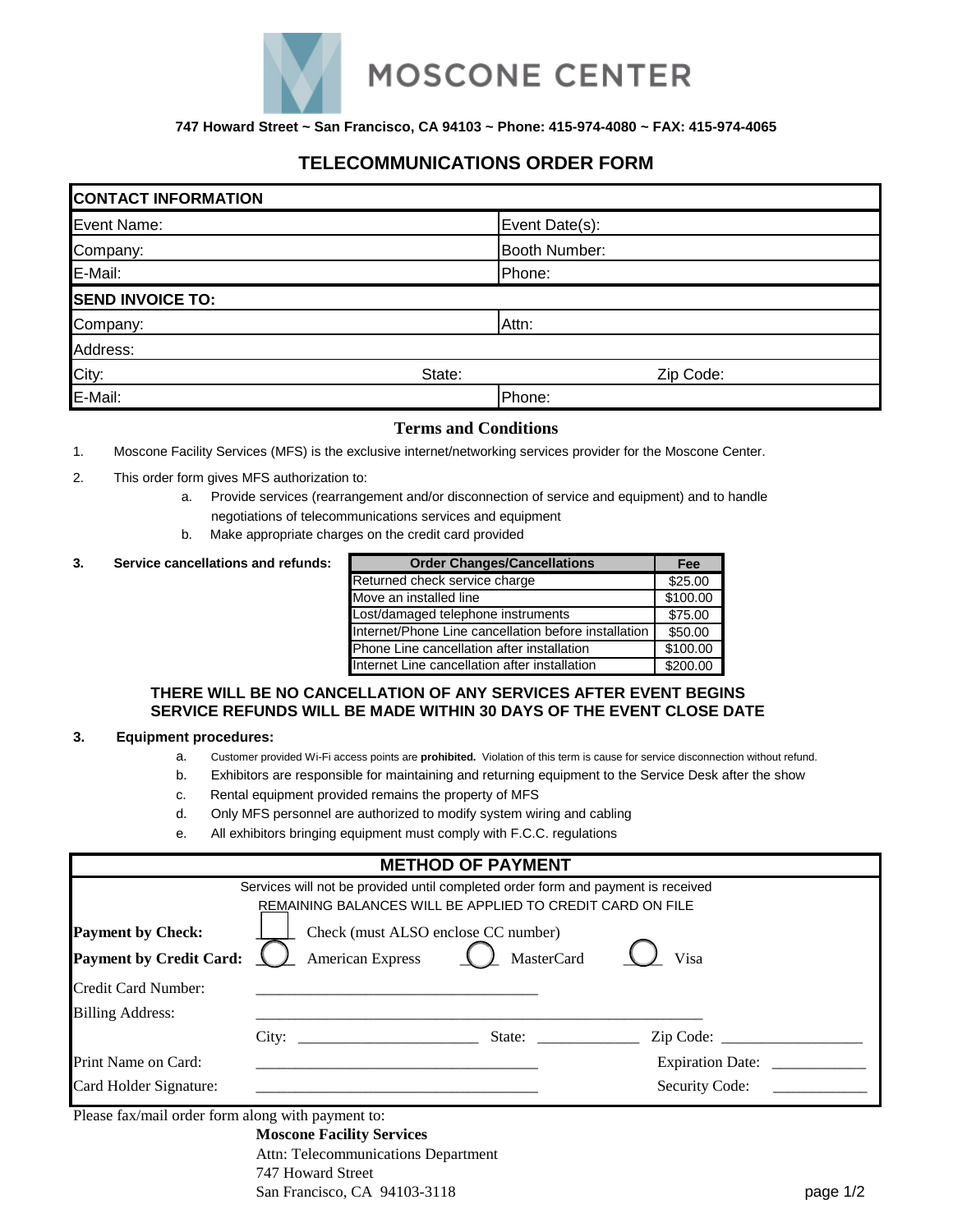## **Moscone Center ~ 747 Howard Street ~ San Francisco, CA 94103 ~ Phone: 415-974-4080 ~ FAX: 415-974-4065**

| Event Name:                                                                                                                                                                                                                                                                    |                                                       |                               | Service Dates:                                       |                                                                                                                                                                                                                                                                                                                        |                                                                               |
|--------------------------------------------------------------------------------------------------------------------------------------------------------------------------------------------------------------------------------------------------------------------------------|-------------------------------------------------------|-------------------------------|------------------------------------------------------|------------------------------------------------------------------------------------------------------------------------------------------------------------------------------------------------------------------------------------------------------------------------------------------------------------------------|-------------------------------------------------------------------------------|
| Company:                                                                                                                                                                                                                                                                       |                                                       |                               | Booth Number:                                        |                                                                                                                                                                                                                                                                                                                        |                                                                               |
| On-Site Contact:                                                                                                                                                                                                                                                               |                                                       |                               | Phone:                                               |                                                                                                                                                                                                                                                                                                                        |                                                                               |
|                                                                                                                                                                                                                                                                                | <b>Advanced Rate</b><br>10 business days before event |                               | <b>Standard Rate</b>                                 |                                                                                                                                                                                                                                                                                                                        | Includes:                                                                     |
| <b>INTERNET SERVICES</b>                                                                                                                                                                                                                                                       |                                                       |                               |                                                      |                                                                                                                                                                                                                                                                                                                        |                                                                               |
| Economy Plus (wired only)                                                                                                                                                                                                                                                      | x \$675.00                                            |                               | x \$775.00                                           |                                                                                                                                                                                                                                                                                                                        | 1 Access code for 1 device up to 512Kbps<br>shared                            |
| Standard Internet (wired only)                                                                                                                                                                                                                                                 | $x$ \$1,245.00                                        |                               | x \$1,445.00                                         |                                                                                                                                                                                                                                                                                                                        | 1 Access code for 1 device up to 10Mbps<br>shared                             |
| Standard Wireless (wireless only)                                                                                                                                                                                                                                              | $x$ \$795.00                                          | $x$ \$845.00                  |                                                      |                                                                                                                                                                                                                                                                                                                        | 1 Access code for 1 device up to 10Mbps<br>shared                             |
| <b>Show Connect (Dedicated Internet Access)</b>                                                                                                                                                                                                                                |                                                       |                               |                                                      |                                                                                                                                                                                                                                                                                                                        |                                                                               |
| ShowConnect 3                                                                                                                                                                                                                                                                  | \$3,995.00<br>$\mathsf{x}$                            |                               | x \$4,595.00                                         |                                                                                                                                                                                                                                                                                                                        |                                                                               |
| ShowConnect 6                                                                                                                                                                                                                                                                  | \$5,995.00<br>$\mathbf{x}$                            |                               | $x$ \$6,595.00                                       | $\mathcal{L}^{\text{max}}$ and $\mathcal{L}^{\text{max}}$                                                                                                                                                                                                                                                              | All ShowConnect Services include 250<br>RFC1918 private IP addresses. DHCP is |
| ShowConnect 10                                                                                                                                                                                                                                                                 | \$9,995.00<br>$\mathsf{X}$                            |                               | $x$ \$10,595.00                                      | $=$ $\frac{1}{2}$ $\frac{1}{2}$ $\frac{1}{2}$ $\frac{1}{2}$ $\frac{1}{2}$ $\frac{1}{2}$ $\frac{1}{2}$ $\frac{1}{2}$ $\frac{1}{2}$ $\frac{1}{2}$ $\frac{1}{2}$ $\frac{1}{2}$ $\frac{1}{2}$ $\frac{1}{2}$ $\frac{1}{2}$ $\frac{1}{2}$ $\frac{1}{2}$ $\frac{1}{2}$ $\frac{1}{2}$ $\frac{1}{2}$ $\frac{1}{2}$ $\frac{1}{2$ | enabled by default. Routers and/or<br>firewalls are permitted. Wi-Fi access   |
| ShowConnect 15                                                                                                                                                                                                                                                                 | \$11,995.00<br>$\mathsf{X}$                           | $\frac{1}{2}$ x \$12,595.00   |                                                      |                                                                                                                                                                                                                                                                                                                        | available. NO customer provided<br>wireless AP or routers are permitted.      |
| ShowConnect 20                                                                                                                                                                                                                                                                 | $\mathsf{X}$                                          | $$13,995.00$ $x$ $$14,595.00$ |                                                      |                                                                                                                                                                                                                                                                                                                        |                                                                               |
|                                                                                                                                                                                                                                                                                |                                                       |                               |                                                      |                                                                                                                                                                                                                                                                                                                        |                                                                               |
| <b>Additional Services</b>                                                                                                                                                                                                                                                     |                                                       |                               |                                                      |                                                                                                                                                                                                                                                                                                                        |                                                                               |
| Additional Bandwidth (per Meg)                                                                                                                                                                                                                                                 | x \$1,000.00                                          |                               | $x$ \$1,250.00                                       |                                                                                                                                                                                                                                                                                                                        | * Can be added to ShowConnect only                                            |
| <b>Additional Access Code</b>                                                                                                                                                                                                                                                  | x \$160.00                                            |                               | x \$190.00                                           |                                                                                                                                                                                                                                                                                                                        | Can be added to Standard Internet and<br>Standard Wireless only               |
| <b>Additional Location</b>                                                                                                                                                                                                                                                     | x \$600.00                                            |                               | x \$700.00                                           |                                                                                                                                                                                                                                                                                                                        | Can be added to ShowConnect only                                              |
| Each additional Ethernet Cable                                                                                                                                                                                                                                                 | x \$60.00                                             |                               | x \$85.00                                            |                                                                                                                                                                                                                                                                                                                        | under 50 feet                                                                 |
| Each additional Ethernet Cable                                                                                                                                                                                                                                                 | x \$95.00                                             |                               | x \$130.00                                           |                                                                                                                                                                                                                                                                                                                        |                                                                               |
| <b>Ethernet Switch Rental</b>                                                                                                                                                                                                                                                  | x \$160.00                                            |                               | x \$215.00                                           |                                                                                                                                                                                                                                                                                                                        | 8, 16, or 24 port unmanaged switch                                            |
| $=$ \$ 0.00<br>TOTAL DUE FOR ALL SERVICES                                                                                                                                                                                                                                      |                                                       |                               |                                                      |                                                                                                                                                                                                                                                                                                                        |                                                                               |
| Please Note: Customer/exhibitor provided wireless AP/router are not permitted on site.<br>All 802.11 wireless/RF will be provided by Moscone Facility Services.<br>Please email customer service, internet@moscone.com, with any questions and we will be happy to assist you. |                                                       |                               |                                                      |                                                                                                                                                                                                                                                                                                                        |                                                                               |
| Please specify Internet drop location in booth drawing below or attach floorplan                                                                                                                                                                                               |                                                       |                               |                                                      |                                                                                                                                                                                                                                                                                                                        |                                                                               |
| Aisle No.                                                                                                                                                                                                                                                                      |                                                       |                               |                                                      |                                                                                                                                                                                                                                                                                                                        | <b>MFS USE ONLY</b>                                                           |
| <b>Front of Booth</b>                                                                                                                                                                                                                                                          |                                                       |                               | Last 4-digits: __________________________<br>Amount: |                                                                                                                                                                                                                                                                                                                        |                                                                               |

**For More Information See https://www.moscone.com/internet-telecom**

Aisle No. \_\_\_\_\_\_\_ Extension No: \_\_\_\_\_\_\_\_\_\_\_\_\_\_\_\_\_\_\_\_\_\_

Addt'l Charge: \_\_\_\_\_\_\_\_\_\_\_\_\_\_\_\_\_\_\_\_\_\_\_\_\_\_\_